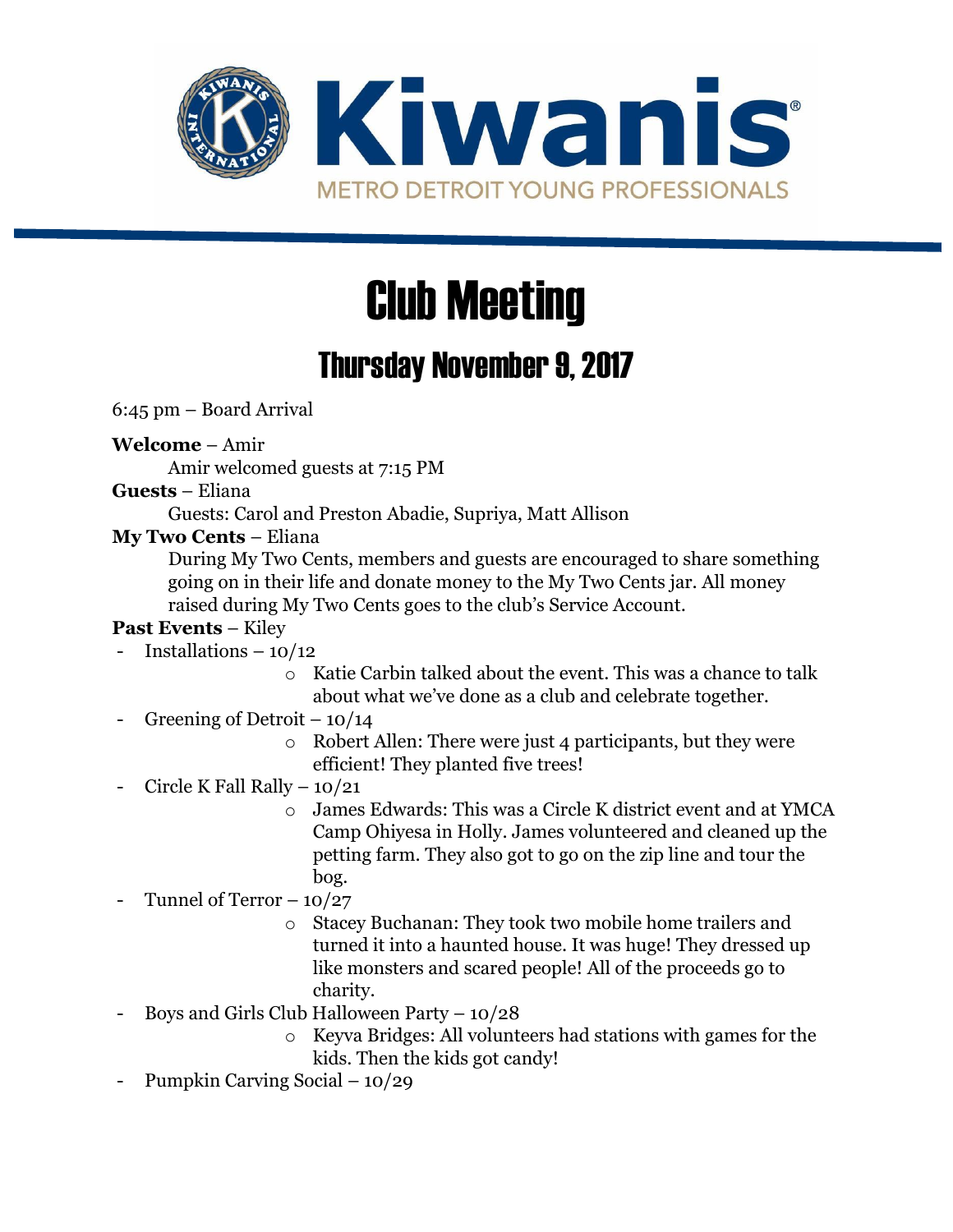o Nikki McEachern: We all carved pumpkins at Robert's house and it was really fun!

#### **Birthdays** – Kiley

At every club meeting, we celebrate club members who have birthdays that month by asking them fun questions. This month, we celebrated those who have November and December birthdays since we will not have a December meeting.

David Wechsler

Relax after a hard day of work: A drink Something he's been meaning to try but hasn't gotten to: Skydive Good at but embarrassed to admit: Grabbing things with his feet Ashley Hipsher (11/8)

Wishes she knew more about: cooking Farthest she's ever been from home: Hawaii Stereotype she completely lives up to: basic

Rebecca Stockbridge (11/12)

Jen Mitchell (11/15)

Spends the most time thinking about: money If she didn't have to sleep, she would: work out Most annoying question that people ask her: if her dad was there when she

Was born (deer season)

Katy Tylus (12/3) Anna Thompson (12/27) Priyanka (12/22)

Last time she climbed a tree: last year

#### **Guest Speaker** – Carol Abadie, Key Leader

Carol Abadie is the Key Leader Chair for Michigan District. Carol gave a presentation about Key Leader to our club and answered questions. Key Leader is a weekend retreat for high school students, where participants are able to learn and develop leadership skills. As a club, we have the opportunity to sponsor a student to attend Key Leader. SLP members cost \$225 to sponsor, and non-SLP members cost \$250. Key Leader will be held April 20-22, 2018. Anyone who is interested in learning more about Key Leader can contact Carol and cabadie@comcast.net.

#### **Goals Update** - Eliana

During this section of the meeting, Eliana shared goals that the members of the club can help us to achieve. These goals include:

#### IMPACT Goals:

- Increase service hours for entire club over previous year; average 1 hour increase per member
- Every club member attends at least one service project

#### District Goals:

- Sponsor one or more SLP students to Key Leader
- Sponsor one or more non-SLP students to Key Leader
- Net growth of 5-6 members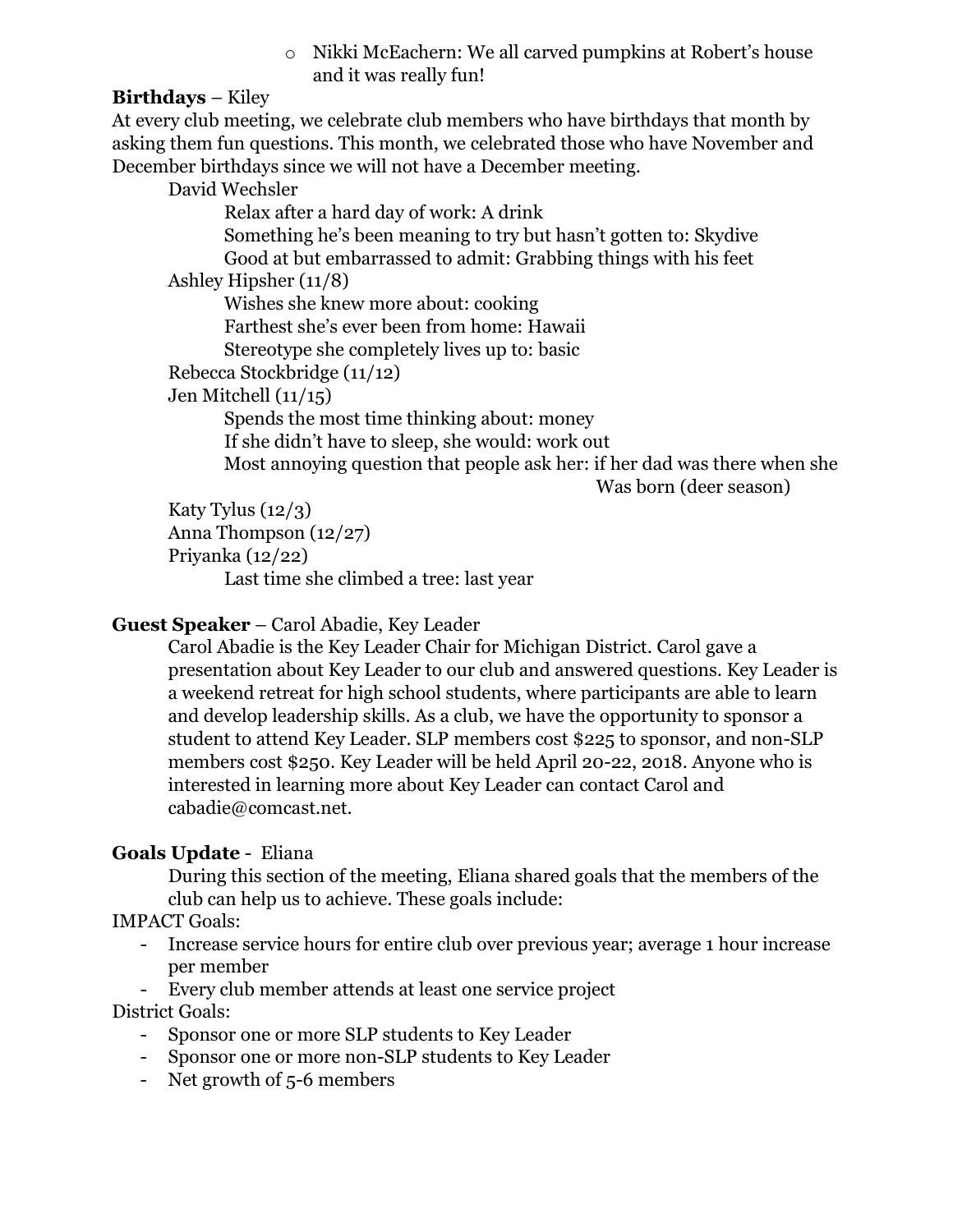#### **District Update** - Kelly

- Lansing YP is real!
- District Convention
- Thomas Oliver Greetings Kiwanis of Michigan Foundation
	- o Our club committed to donate \$100
	- o This program is a replacement on what you would typically spend on holiday cards.
	- o The money raised helps hospitalized children and their family life support
	- o Our club name will be in the upcoming Michigan Builder since we are supporting this cause
- November is Kiwanis Family Month!
	- o This includes Key Club, Circle K, Builders Club, K Kids, and Aktion Club
	- o We will be doing projects with SLPs (Service Learning Partner) throughout the month
- Division Council Meeting 11/15 at 6:30 PM at Shield's Pizza in Troy
	- o There will be a food drive for the Rochester Area Neighborhood House - look at our website for their requested items!
	- o Kelly is aiming to do service at each division council meeting. We will support different non-profits at each meeting that are important to different clubs in our division.

#### **Upcoming Projects** – David Wechsler

- Division Council Meeting  $-11/15$
- Chipotle Fundraiser for Key Club 11/16
	- o You can go to any Chipotle in Michigan. You do not need to bring a flyer, just mention that you are there to support Key Club.
- Laser Tag Social  $-11/18$ 
	- o "The best sport there is, on the planet."
- Girls on the Run/STRIDE 5k Run  $-11/19$ 
	- o This is a lot of fun and will be at Belle Isle! These groups aim to promote running in confidence in kids.
- Salvation Army Bell Ringing 12/2
	- o This will be at the Holiday Market in Royal Oak
- $2<sup>nd</sup>$  Annual Holiday Party 12/9
	- o This will be at David Wechsler's house and we are all looking forward to it! Feel free to bring an ugly sweater. We will be doing a white elephant exchange (which is super fun!). Please RSVP on the website.
- Focus: HOPE Senior Holiday Delivery Event 12/16
	- o You will take as many boxes as you want and take them to seniors and chat with them.

#### **Closing** – Amir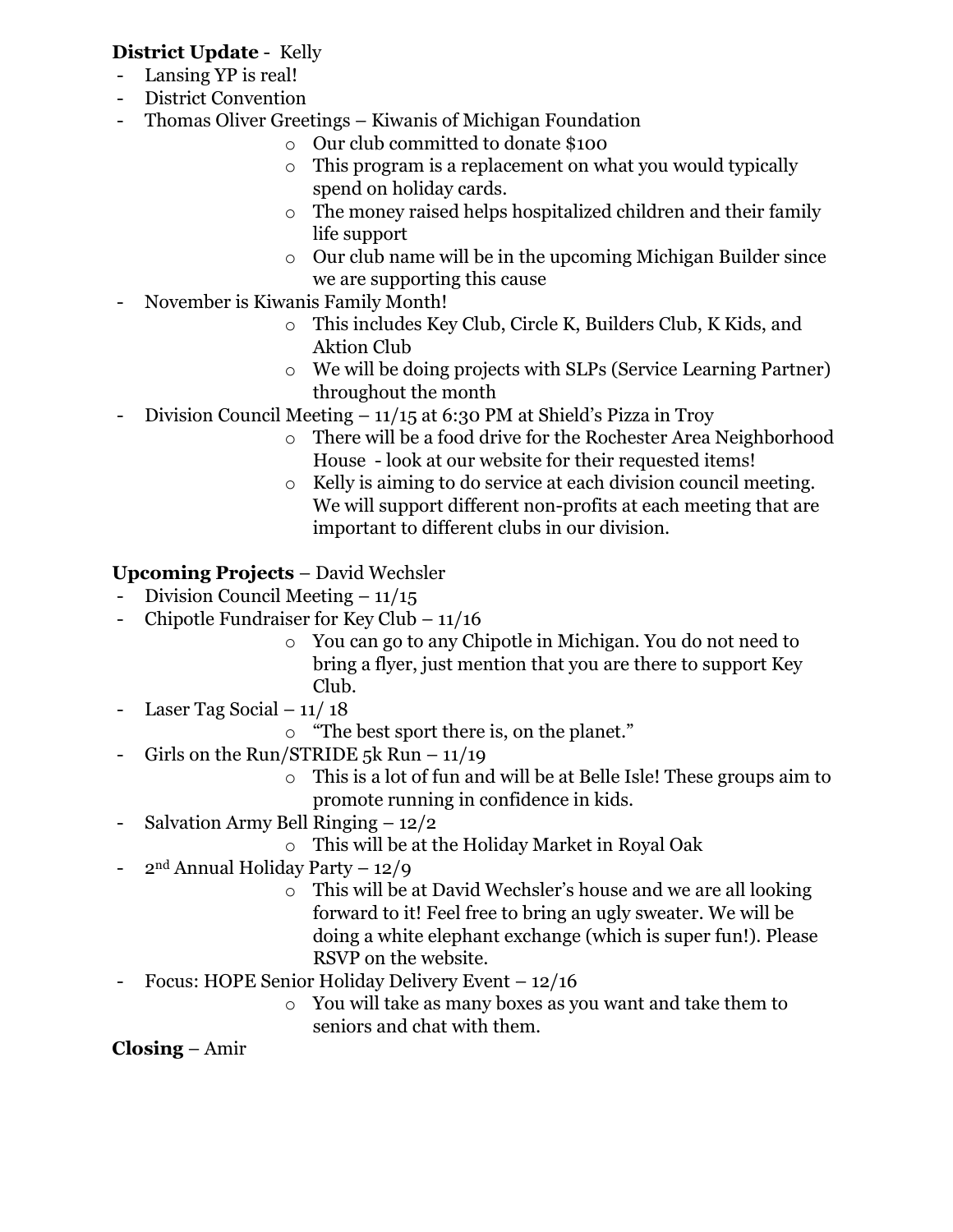Additional Information: James promoted Snowpia, a district event for Circle K. There is a casino theme. It is in Midland and will be on November 18<sup>th</sup>. James will send out more information to those who are interested.



The 2018 Key Leader weekend will be April 20-22, 2018. Last year, Kiwanis changed the lives of nearly 4,000 youths across the world by sending them to Key Leader Weekend. Let's change the lives of even more in 2018 by teaching about servant leadership, integrity, respect, growth, community, and excellence.

How can you help? Send a youth to Key Leader weekend, and change their life by inspiring them to achieve their personal best through service leadership. Make the future brighter by making an impact in the life of a young adult. The cost is minimal, but the impact and benefits are invaluable.



Who? Key Leader is designed to open doors to all student leaders and those with leadership potential. The main focus is to serve students from 14 to 17 years of age.

What? The program focuses on Service Leadership. A Key Leader will learn the most important lesson of leadership-Leadership comes from helping others succeed.

Leadership is not about titles, positions, or flowcharts. It is about one life influencing another.—John C. Maxwell